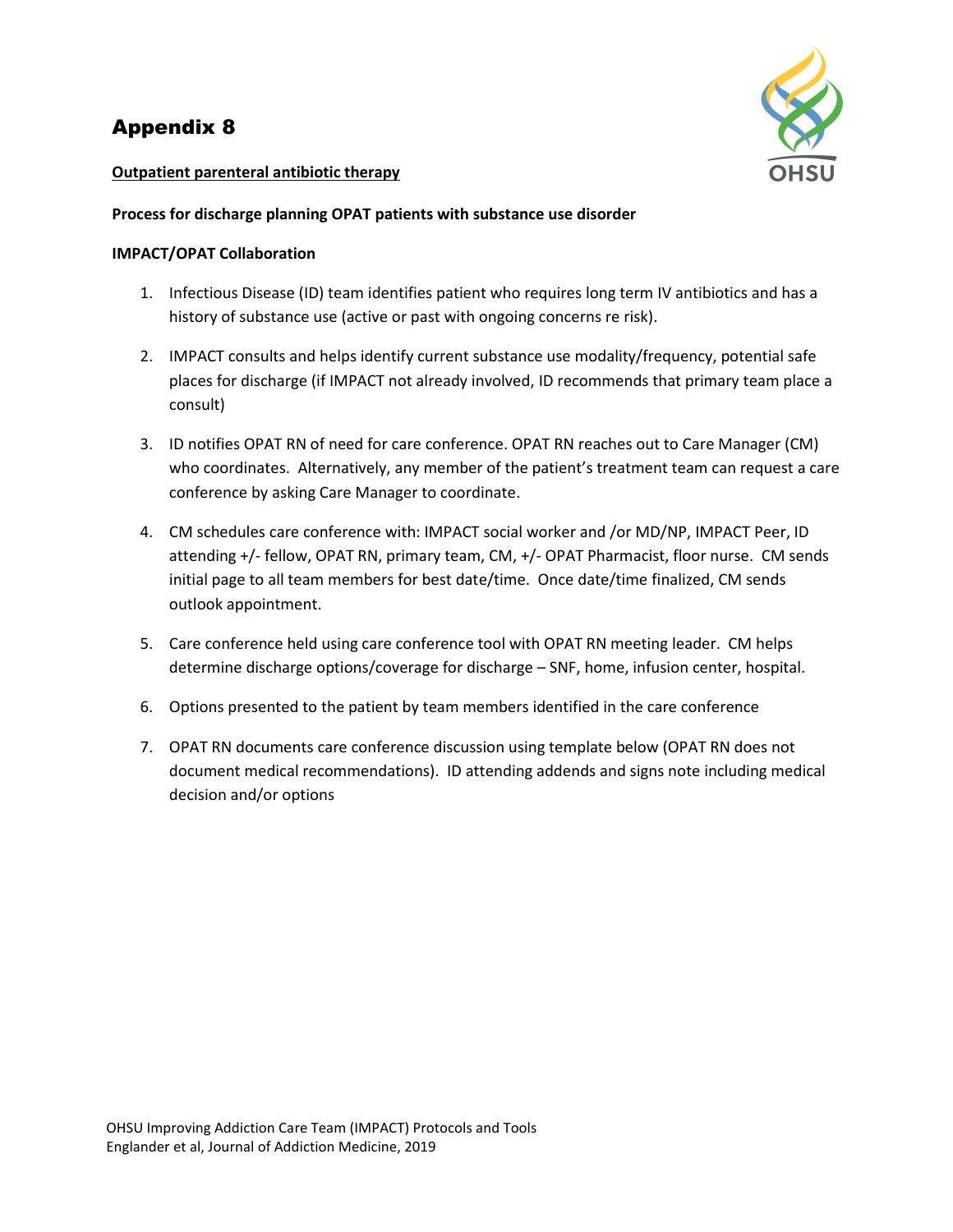# **Meeting Guide and Note Template - OPAT Care Conference Summary:**

Team members involved:

Primary team:

IMPACT team:

Case Manager:

ID/OPAT Team:

**Introduction to Care Conference (OPAT RN – meeting leader – reads after introductions): "Thank you for taking time to attend this care conference. This is a structured multidisciplinary care conference with a goal to review all aspects of OPAT and discuss the best and safest options for this patient to receive treatment for their infection. I will ask each discipline present to weigh in on specific questions/concerns. It is vital that patients are included in the decision making process for discharge planning. As we proceed, I ask that everyone approach this discussion with the following ethical principles in mind:** 

- **How much is paternalism playing a role in this decision making process?**
- **What is beneficent in this patient's situation?**
- **What is non-maleficent in this patient's situation?**
- **What autonomy does this pt have in the current situation?"**

| <b>ID synopsis/recs</b> with duration, abx, dosing                                             |  |
|------------------------------------------------------------------------------------------------|--|
| <b>Illicit drug use history:</b> frequency, last use, delivery method                          |  |
| What is the <b>issue?</b> Reason for care conference/ problem identified?                      |  |
| Patient's goal/perspective                                                                     |  |
| <b>PICC safety assessment</b> recommendations                                                  |  |
| Is patient <b>medically stable</b> for discharge? Does patient have skilled needs?             |  |
| Insurance options per CM                                                                       |  |
| <b>PT/OT/ADL</b> needs                                                                         |  |
| Does the patient have a working, personal cell <b>phone</b> ? How do we know it is<br>working? |  |

OHSU Improving Addiction Care Team (IMPACT) Protocols and Tools Englander et al, Journal of Addiction Medicine, 2019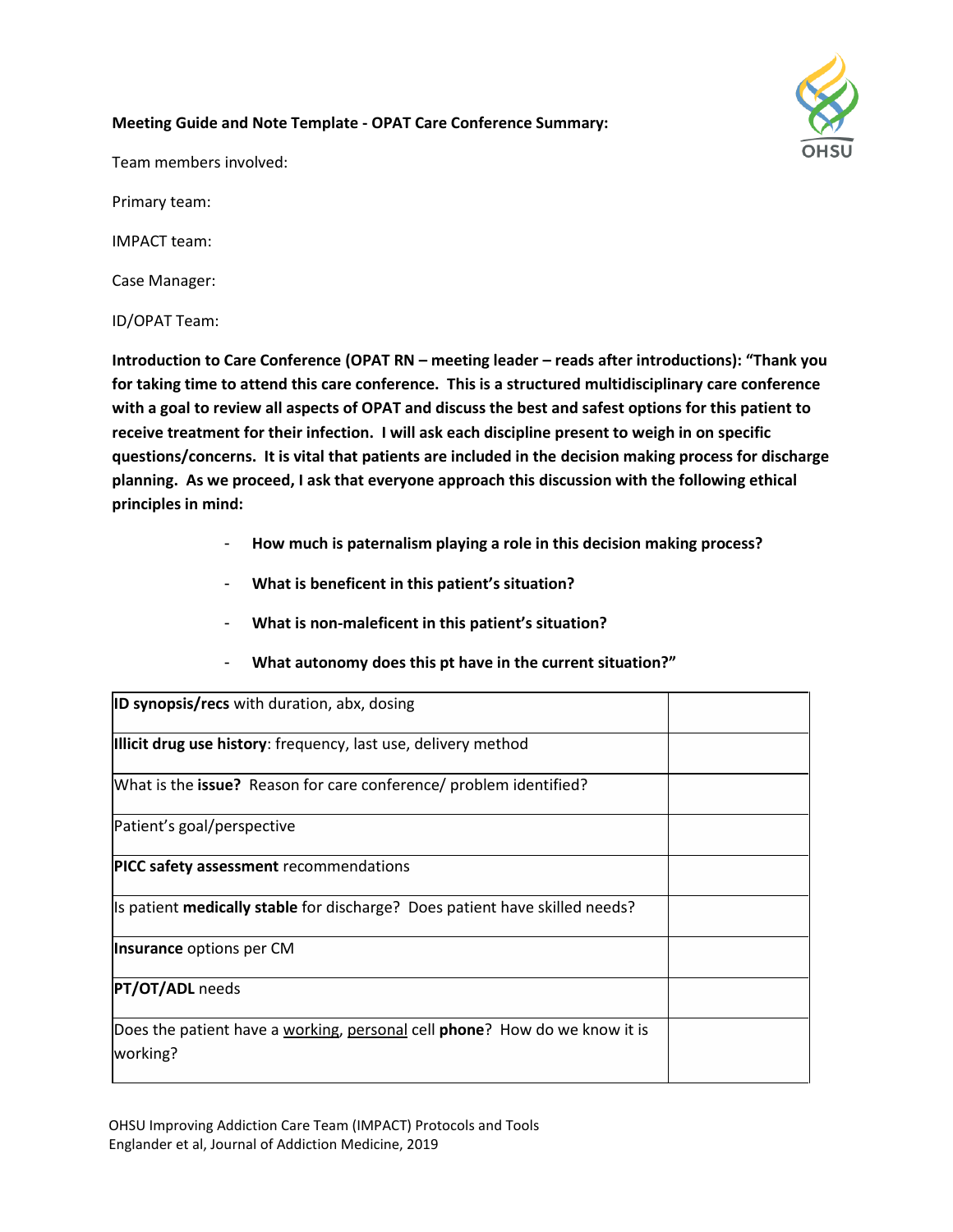

| Updated emergency contacts and addresses                                      |  |
|-------------------------------------------------------------------------------|--|
| Is home environment safe? (running water, refrigeration, heat in winter, non- |  |
| abusive/safe environment).                                                    |  |
| Transportation AND funds for transportation AND willingness to travel.        |  |
| (Applies to all potential dc settings)                                        |  |
| Previous OPAT course history (if applicable)                                  |  |
| Receiving treatment for mental health condition post dc if applicable?        |  |
| Medications (expense?), counseling, etc.                                      |  |
| Receiving addiction treatment post dc? Medications (expense?), counseling,    |  |
| peer support, etc.                                                            |  |
| Does pt have a PCP? Appt made?                                                |  |
| Transparency from all teams regarding the seriousness of the infection and    |  |
| disease progression if infection is not treated/not treated optimally.        |  |
| Transparency about potential health risks with PICC line and especially with  |  |
| misused PICC line (injecting into PICC line, injecting into other veins while |  |
| having PICC line in, getting dressing wet, lack of dressing change q7 days or |  |
| prn, line pulled out/line pushed in, DVT, rash/irritation)                    |  |
| Options discussed for treating infection from ID standpoint:                  |  |
| 1.<br>Most ideal option:                                                      |  |
| Sub-optimal option:<br>2.                                                     |  |
| Alternate sub-optimal option<br>3.                                            |  |
| Likelihood of success with each option?                                       |  |
| If suboptimal option is being recommended, why?                               |  |

## Per Infectious Diseases Society of America:

OHSU Improving Addiction Care Team (IMPACT) Protocols and Tools Englander et al, Journal of Addiction Medicine, 2019

<sup>&</sup>quot;The primary goal of an OPAT program is to allow patients to complete treatment safely and effectively in the comfort of their home or another outpatient site. Secondary goals include reducing inconvenience, avoiding potential exposure to nosocomial pathogens, and decreasing the expense of hospitalization to complete a prescribed intravenous (IV) antibiotic course."

http://www.idsociety.org/uploadedFiles/IDSA/News\_and\_Publications/OPAT\_eHandbook/Chapter\_01.pdf